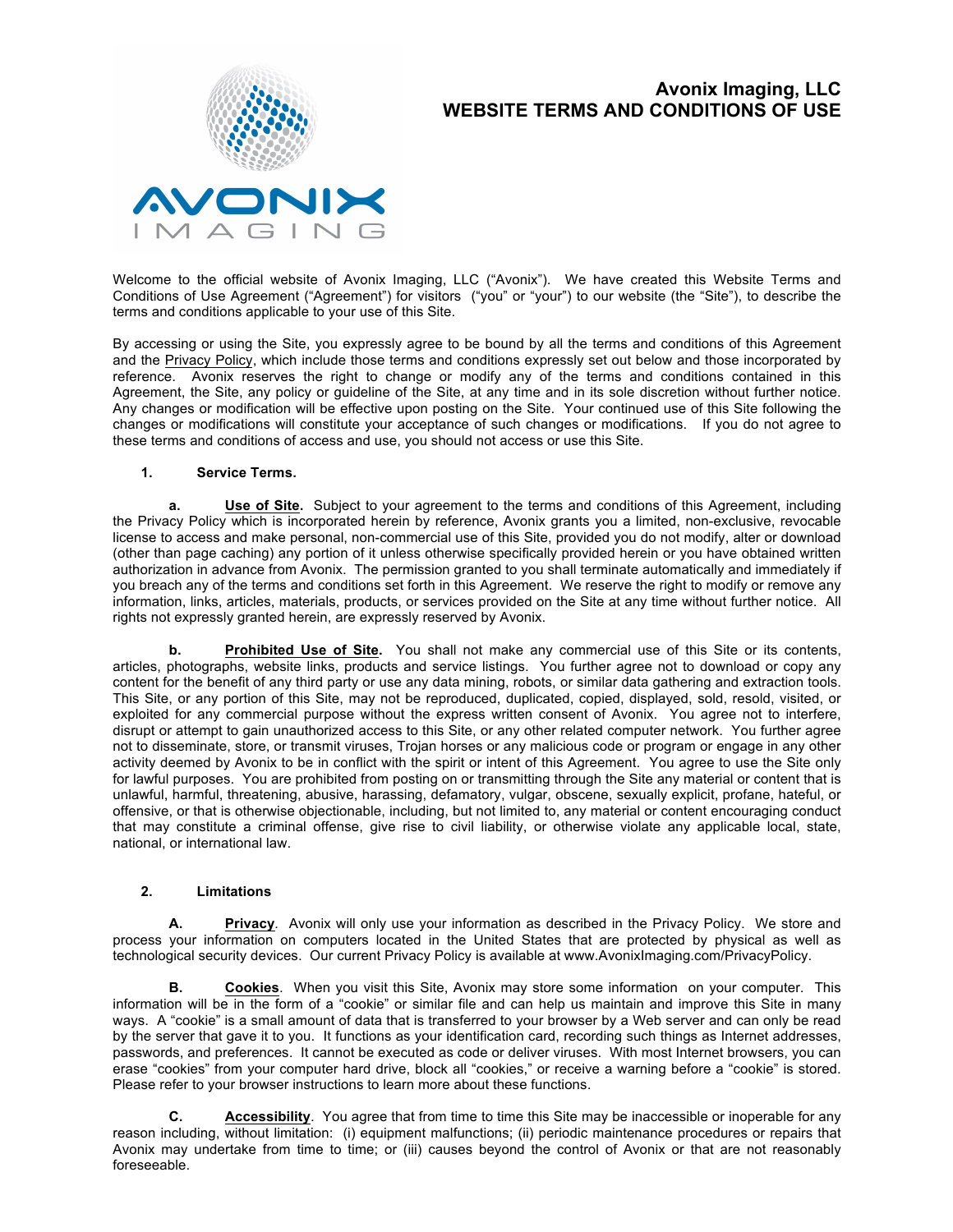# **3. Ownership of Intellectual Property.**

**a. Trademarks***.* The trademarks, service marks and logos (the "Trademarks") used and displayed on this Site are owned by Avonix. Under no circumstances may you use or copy any of the Trademarks. Nothing herein should be construed as granting any license or right to use any Trademark displayed on this Site without the express written permission of Avonix. All other trademarks and service marks not owned by Avonix on this Site are owned by their respective owners. You may not frame or utilize framing techniques to enclose any Trademarks, brand names, logos, or use any meta tags or any other "hidden text" utilizing the Trademarks without the express written consent of Avonix. Any unauthorized use terminates the permission or license granted by Avonix.

**b. Copyright Protected Works***.* All content contained on this Site, including but not limited to, software, images/video, photographs, electronic art, animations, graphics, sounds/audio, information, data, layouts, pages, screens, directories, and databases are copyright protected works owned by or licensed to Avonix (hereafter "Copyrighted Works"). You agree that you will not copy, reproduce, modify, alter, create derivative works from, distribute, or publicly display any content (except for your personal non-commercial use) from the Site without the prior expressed written permission of Avonix.

## 4. **Links from and to this Site.**

You acknowledge and agree that Avonix has no responsibility for the accuracy or reliability of information provided by linked sites. Links to external websites do not constitute an endorsement by Avonix of the sponsors of such sites or the content, services, products, advertising or other materials presented on such sites. Avonix shall not be liable for any decision made or action taken by you or others based upon reliance on information or materials obtained through use of the information or content provided on the linked sites. Information on the webpages that are linked to this Site comes from a variety of sources. Avonix does not author, edit, or monitor these unofficial pages or links. You acknowledge and agree that Avonix shall not be responsible or liable, directly or indirectly, for any damage or loss caused or alleged to be caused by or in connection with use of or reliance on any such content, goods or services available on such external sites or resources.

# 5. **Third-Party Content.**

Any other content not owned by Avonix is owned by its respective owner. You acknowledge and agree that such content is provided by its owner and does not reflect any endorsement, affiliation, relationship, or sponsorship by Avonix with respect to the provider of such content. You further acknowledge and agree that Avonix is not responsible in any manner (including without limitation with respect to any loss or injury you may suffer) for any content provided by third parties including, without limitation, your reliance thereon. AVONIX MAKES NO REPRESENTATIONS OR WARRANTIES WITH RESPECT TO ANY THIRD-PARTY CONTENT.

# 6. **Submission of Confidential Information**.

Do not use this Site as a means of submitting information you consider to be confidential or proprietary. Except as otherwise expressly provided herein or in a written agreement with Avonix applicable to your particular use of this Site, any submission of material by you, including, but not limited to, questions, comments, suggestions, ideas, plans, notes, original or creative materials or other information, provided by you in the form of e-mail or submissions to Avonix or postings on this Site, are non-confidential.

## **7. Disclaimer of Warranties.**

YOU AGREE THAT YOUR USE OF THIS SITE SHALL BE AT YOUR SOLE RISK. TO THE FULLEST EXTENT PERMITTED BY LAW, AVONIX, ITS OFFICERS, DIRECTORS, EMPLOYEES, AND AGENTS DISCLAIM ALL WARRANTIES, EXPRESS OR IMPLIED, IN CONNECTION WITH THE SITE AND YOUR USE THEREOF. AVONIX MAKES NO WARRANTIES OR REPRESENTATIONS ABOUT THE ACCURACY OR COMPLETENESS OF THIS SITE'S CONTENT, THE CONTENT OF ANY SITES LINKED TO THIS SITE, OR ANY THIRD-PARTY CONTENT AND ASSUMES NO LIABILITY OR RESPONSIBILITY FOR ANY (I) ERRORS, MISTAKES, OR INACCURACIES OF CONTENT OR THIRD-PARTY CONTENT, (II) PERSONAL INJURY OR PROPERTY DAMAGE, OF ANY NATURE WHATSOEVER, RESULTING FROM YOUR ACCESS TO AND USE OF OUR SITE OR THIRD-PARTY CONTENT, (III) ANY UNAUTHORIZED ACCESS TO OR USE OF OUR SECURE SERVERS AND/OR ANY AND ALL PERSONAL INFORMATION AND/OR FINANCIAL INFORMATION STORED THEREIN, (IV) ANY INTERRUPTION OR CESSATION OF TRANSMISSION TO OR FROM OUR SITE, (IV) ANY BUGS, VIRUSES, TROJAN HORSES, OR THE LIKE WHICH MAY BE TRANSMITTED TO OR THROUGH OUR SITE BY ANY THIRD PARTY, AND/OR (V) ANY ERRORS OR OMISSIONS IN ANY CONTENT, THIRD-PARTY CONTENT, OR FOR ANY LOSS OR DAMAGE OF ANY KIND INCURRED AS A RESULT OF THE USE OF ANY CONTENT OR THIRD-PARTY CONTENT POSTED, E-MAILED, TRANSMITTED, OR OTHERWISE MADE AVAILABLE VIA THE SITE. AVONIX DOES NOT WARRANT, ENDORSE, GUARANTEE, OR ASSUME RESPONSIBILITY FOR ANY PRODUCT OR SERVICE ADVERTISED OR OFFERED BY A THIRD PARTY THROUGH THE SITE OR ANY HYPERLINKED WEB SITE OR FEATURED IN ANY BANNER OR OTHER ADVERTISING, AND AVONIX WILL NOT BE A PARTY TO OR IN ANY WAY BE RESPONSIBLE FOR MONITORING ANY TRANSACTION BETWEEN YOU AND THIRD-PARTY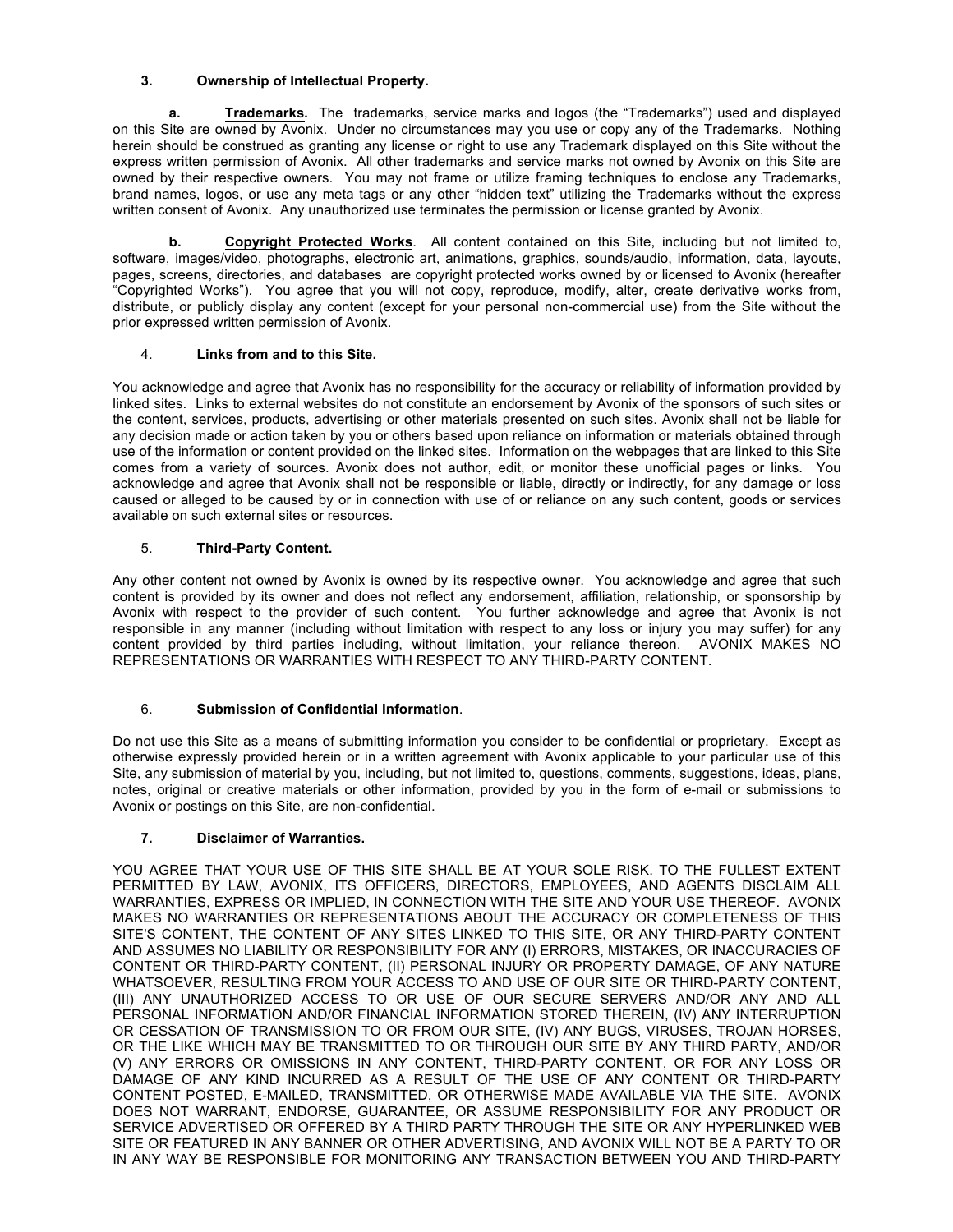PROVIDERS OF PRODUCTS OR SERVICES. AS WITH THE PURCHASE OF A PRODUCT OR SERVICE THROUGH ANY MEDIUM OR IN ANY ENVIRONMENT, YOU SHOULD USE YOUR BEST JUDGMENT AND EXERCISE CAUTION WHERE APPROPRIATE.

## **8. Limitation of Liability.**

UNDER NO CIRCUMSTANCES SHALL AVONIX, ITS OFFICERS, DIRECTORS, EMPLOYEES, OR AGENTS BE LIABLE TO YOU OR ANY OTHER PERSON FOR ANY INDIRECT, INCIDENTAL, CONSEQUENTIAL, SPECIAL OR PUNITIVE DAMAGES FOR ANY MATTER ARISING FROM OR RELATING TO THIS AGREEMENT INCLUDING, WITHOUT LIMITATION, (I) ERRORS, MISTAKES, OR INACCURACIES OF CONTENT OR THIRD-PARTY CONTENT, (II) PERSONAL INJURY OR PROPERTY DAMAGE, OF ANY NATURE WHATSOEVER, RESULTING FROM YOUR ACCESS TO AND USE OF OUR SITE, (III) ANY UNAUTHORIZED ACCESS TO OR USE OF OUR SECURE SERVERS AND/OR ANY AND ALL PERSONAL INFORMATION AND/OR FINANCIAL INFORMATION STORED THEREIN, (IV) ANY INTERRUPTION OR CESSATION OF TRANSMISSION TO OR FROM OUR SITE AND THIRD-PARTY CONTENT, (V) ANY BUGS, VIRUSES, TROJAN HORSES, OR THE LIKE, WHICH MAY BE TRANSMITTED TO OR THROUGH OUR SITE BY ANY THIRD PARTY, AND/OR (VI) ANY ERRORS OR OMISSIONS IN ANY CONTENT OR FOR ANY LOSS OR DAMAGE OF ANY KIND INCURRED AS A RESULT OF YOUR USE OF ANY CONTENT OR POSTED, E-MAILED, TRANSMITTED, OR OTHERWISE MADE AVAILABLE VIA THE SITE, WHETHER BASED ON WARRANTY, CONTRACT, TORT, OR ANY OTHER LEGAL THEORY, AND WHETHER OR NOT THE COMPANY IS ADVISED OF THE POSSIBILITY OF SUCH DAMAGES. THE FOREGOING LIMITATION OF LIABILITY SHALL APPLY TO THE FULLEST EXTENT PERMITTED BY LAW IN THE APPLICABLE JURISDICTION.

This Site is controlled and offered by Avonix from its facilities in the United States of America. Avonix makes no representations that the Site is appropriate or available for use in other locations. Those who access or use the Site from other jurisdictions do so at their own volition and are responsible for compliance with local law.

### **9. Release and Indemnification**

**A. Release.** In the event that you have a dispute with a third party that involves this Site, you agree to release Avonix and its members, governors, directors, officers, employees and agents from all claims, demands and damages (actual and consequential) of every kind and nature, known and unknown, suspected and unsuspected, disclosed and undisclosed, arising out of or in any way connected with such disputes. If you are a California resident, you waive California Civil Code §1542, which says: "A general release does not extend to claims which the creditor does not know or suspect to exist in his favor at the time of executing the release, which if known by him must have materially affected his settlement with the debtor."

**B. Indemnification.** You agree to indemnify, hold harmless and defend Avonix, its members, governors, directors, officers, employees, and agents from and against any action, cause, claim, damage, debt, demand or liability, including reasonable costs and attorneys' fees, asserted by any person, arising out of or relating to: (i) this Agreement; (ii) your use of this Site, including any data or work transmitted or received by you; and (iii) any prohibited use of the Site as set forth in Section 1(B).

### **10. Termination**

This Agreement is effective upon your acceptance as set forth herein and shall continue in full force until terminated. Avonix reserves the right, in its sole discretion and without notice, at any time and for any reason, to: (i) remove or disable access to all or any portion of the Site; (ii) suspend your access to or use of all or any portion of the Site; and (iii) terminate this Agreement.

### **11. Miscellaneous.**

**A. Amendment**. Avonix shall have the right, at any time and without notice, to add to or modify the terms of this Agreement. Your access to or use of the Site after the date such amended terms are delivered to you shall be deemed to constitute acceptance of such amended terms.

**B.** Waiver. No waiver of any term, provision, or condition of this Agreement, whether by conduct or otherwise, in any one or more instances, shall be deemed to be, or shall constitute, a waiver of any other term, provision or condition hereof, whether or not similar, nor shall such waiver constitute a continuing waiver of any such term, provision or condition hereof. No waiver shall be binding unless executed in writing by the party making the waiver.

**C. Severability**. If any provision of this Agreement is determined to be illegal or unenforceable, then such provision will be enforced to the maximum extent possible and the other provisions will remain fully effective and enforceable.

**D. Notice***.* All notices shall be in writing and shall be deemed to be delivered when sent by first-class mail, postage prepaid, or when sent by facsimile or e-mail to either party's last known post office, facsimile or e-mail address. User hereby consents to notice by e-mail.